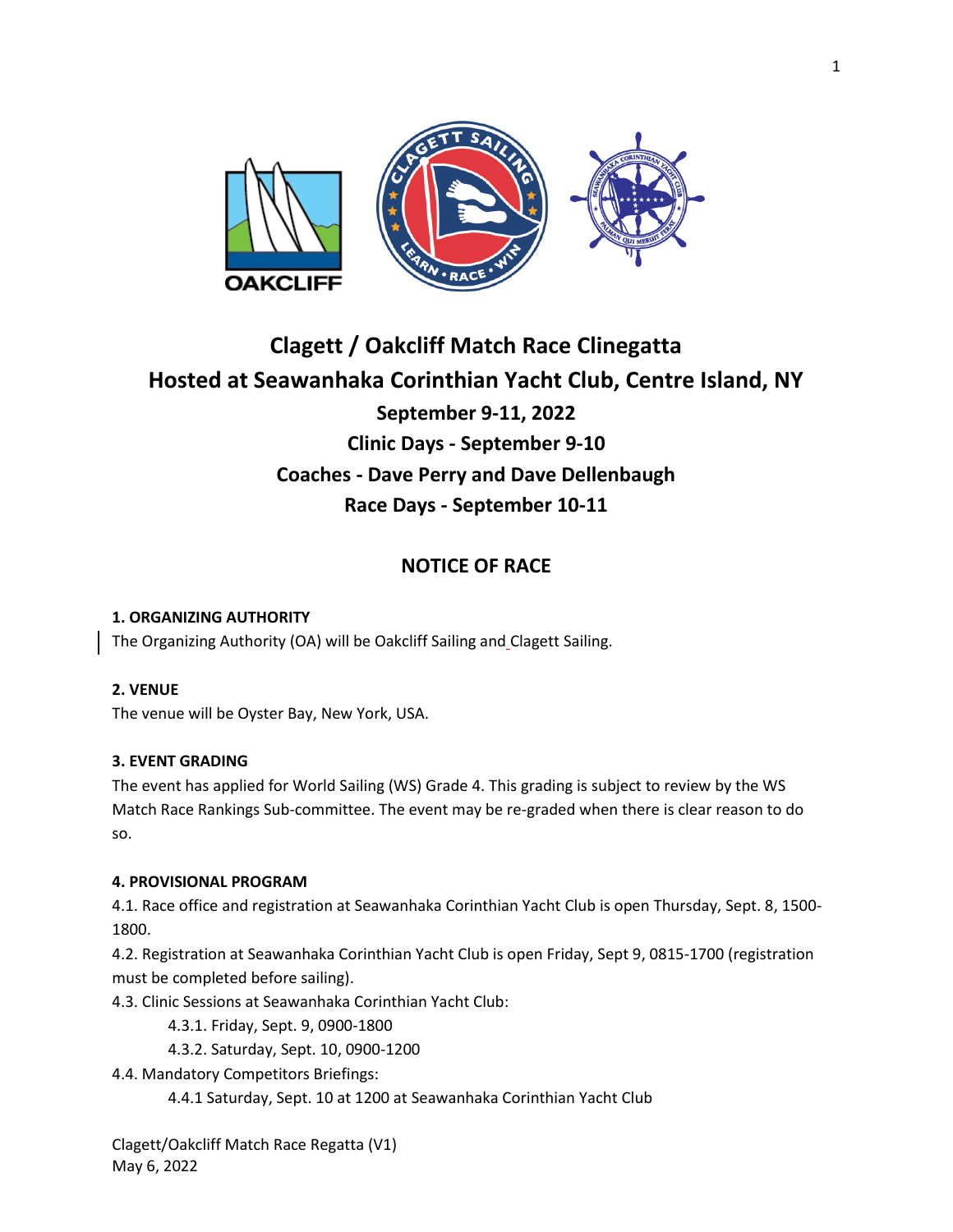4.4.2 Sunday, Sept. 11 at 0830 at Seawanhaka Corinthian Yacht Club

4.5. First meeting with Umpires will be immediately following the first competitors briefing.

# 4.6. Race Days:

4.6.1. First attention signal Saturday, Sept. 10 will be at 1330.

4.6.2. First attention signal Sunday, Sept. 11 will be at 1000.

4.6.3. Last attention signal Sunday, Sept. 11 will be no later than 1430.

4.7. Prize giving will be at Seawanhaka Corinthian Yacht Club as soon as feasible after racing on the last day.

| Date               | <b>Time</b>  | Event                                                       |
|--------------------|--------------|-------------------------------------------------------------|
| Thursday, Sept. 8  | 1500-1800    | Registration open at Seawanhaka Corinthian YC (SCYC)        |
| Friday, Sept. 9    | 0815-1700    | Registration at SCYC (must be completed before sailing)     |
|                    | 0900-1800    | Clinic at SCYC                                              |
| Saturday, Sept. 10 | 0900-1200    | Clinic at SCYC                                              |
|                    | 1200         | Mandatory competitor briefing at SCYC; meeting with umpires |
|                    | 1330         | First attention signal                                      |
| Sunday, Sept. 11   | 0830         | Mandatory competitor briefing at SCYC                       |
|                    | 1000         | First attention signal                                      |
|                    | 1430         | No attention signal after this time                         |
|                    | After racing | Prize giving as soon as possible                            |

# **5. ELIGIBILITY**

5.1. Up to eight (8) skippers with disabilities will be invited.

5.2. Only skippers invited by the OA are eligible to enter this event. To request an invitation, please email [sklik@clagettsailing.org](mailto:sklik@clagettsailing.org) and c[c regatta@oakcliffsailing.org](mailto:regatta@oakcliffsailing.org).

5.3. The registered skipper shall helm the boat at all times while racing, except in an emergency.

5.4. To remain eligible a skipper shall confirm acceptance of invitation by completing the invitation process at the web address and by the date indicated in the invitation email.

5.5. Teams accepting the invitation to participate shall submit a US \$600 entry fee to register.

5.6. All competitors shall meet the eligibility requirements of World Sailing regulation 19.2 (http://www.sailing.org/28264.php).

5.7. All skippers shall obtain a World Sailing Sailor ID by registering online at

www.sailing.org/isafsailor. Skippers shall inform the OA of their World Sailing Sailor ID at registration. 5.8 All attendees of Clagett/Oakcliff must comply with Clagett's stated COVID-19 Policy that can be found on [www.clagettsailing.org](http://www.clagettsailing.org/)

5.9. Cancellation

5.8.1. If fewer than six teams have accepted invitations and submitted an entry fee by August 1, the event will be postponed until 2023.

5.8.2. The organizing authority will comply with directives from local, state and federal health officials and may alter the dates, event format or participation levels of the clinic and regatta at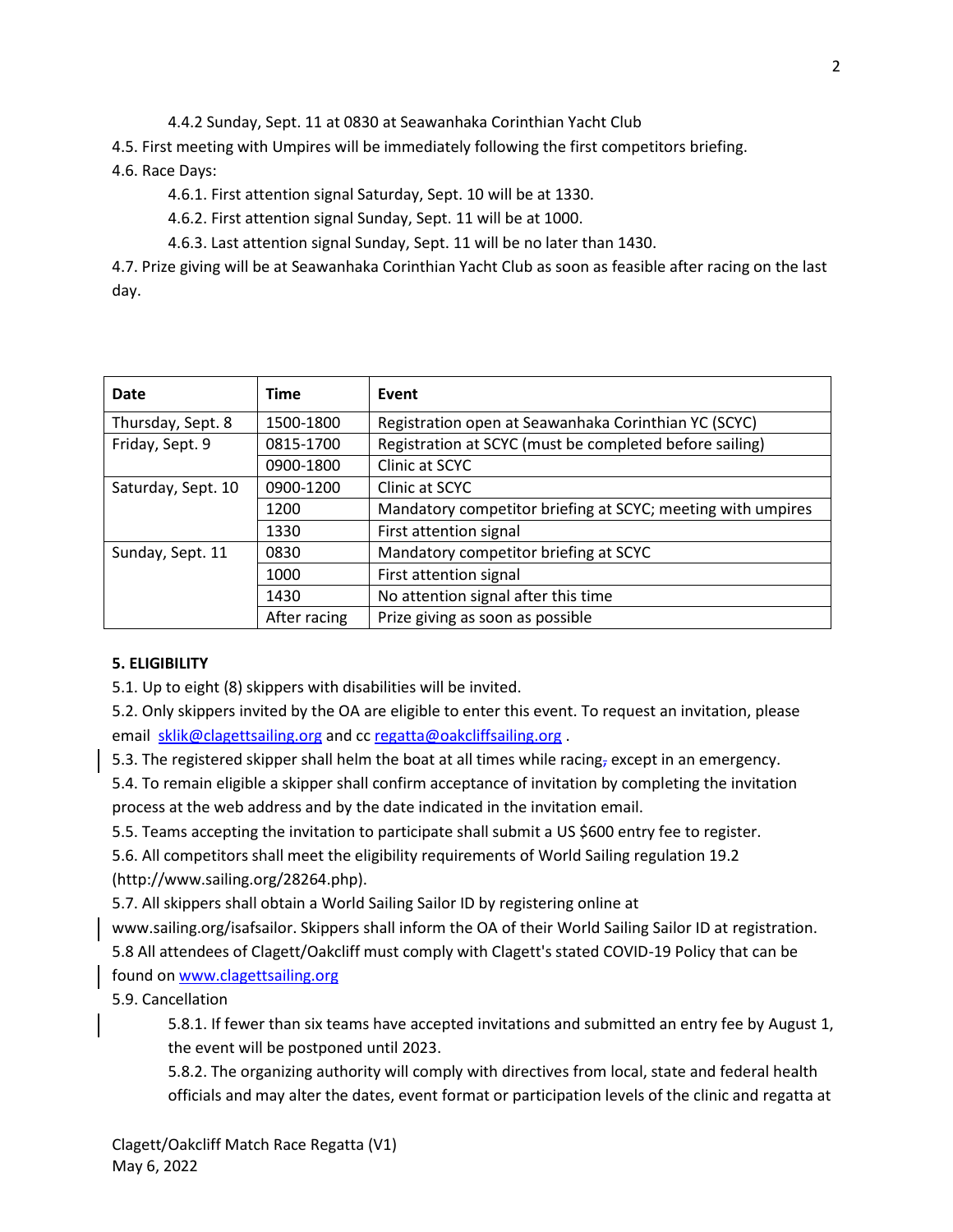any time. The organizing authority may postpone the event until 2023 if the public health situation makes it advisable to do so.

5.8.3. If the organizing authority postpones the event until 2023, it will refund entry fees to competitors.

## **6. ENTRIES**

6.1. The skipper shall be entered on completion of registration and the payment of all fees and deposits.

6.2. When a skipper accepts an invitation and later withdraws within two months of the event or leaves the event before the end without written approval from the OA, a zero score may be applied by World Sailing to their Ranking Points for the event. See World Sailing Regulation 27.2. 6.3. Damage Deposit

6.3.1. An initial damage deposit of US \$1,000 shall be paid at registration. This deposit is the maximum payable by the skipper as a result of any one incident. The

damage deposit may be paid by credit card.

6.3.2. In the event a deduction from the damage deposit is decided by the OA, it will require that the deposit be restored to its original amount before the skipper will be permitted to continue in the event.

6.3.3. Any deposit remaining after the event will be refunded within 30 days of event completion.

# **7. RULES**

7.1. The event will be governed by the rules as defined in *The Racing Rules of Sailing* (RRS) including Appendix C.

7.2. Sonar Class rules shall not apply.

7.3. The rules for the handling of boats will apply, and will also apply to any practice sailing and sponsor races.

7.4. One member of the crew shall remain seated in the cockpit at all time, except during maneuvers, when the safety of the boat or the crew are at risk, or when it is necessary to repair damage to the boat or its fittings while on the water.

7.5. Other than for brief periods to make adjustments to the boat, no part of a person's torso shall be forward of the mast.

7.6. The US Sailing prescriptions to RRS 63.1 and 63.2 shall not apply.

7.7. RRS C6.3, C8.6, 28.1, 60.1(b), 62.1(a), 63.1, 63.7, and A5 will be changed in the sailing instructions

7.8. Rule C2.10 is changed so any crew member can make the required arm signals.

7.9. [DP] A U.S. Coast Guard-approved life jacket shall be worn, properly fastened, while

afloat except briefly while adding or removing clothing. Failure to comply with this rule may

result in disqualification or other penalty at the discretion of the protest committee.

Competitors from outside the U.S. may substitute a life jacket approved by their nation's maritime authority.

7.10. [DP] Competitors and support persons shall comply with any reasonable request from an event official. Failure to comply may be misconduct (see rule 69.1(a)). Reasonable actions by event officials to implement COVID-19 guidance, protocols or legislation, even if they later prove to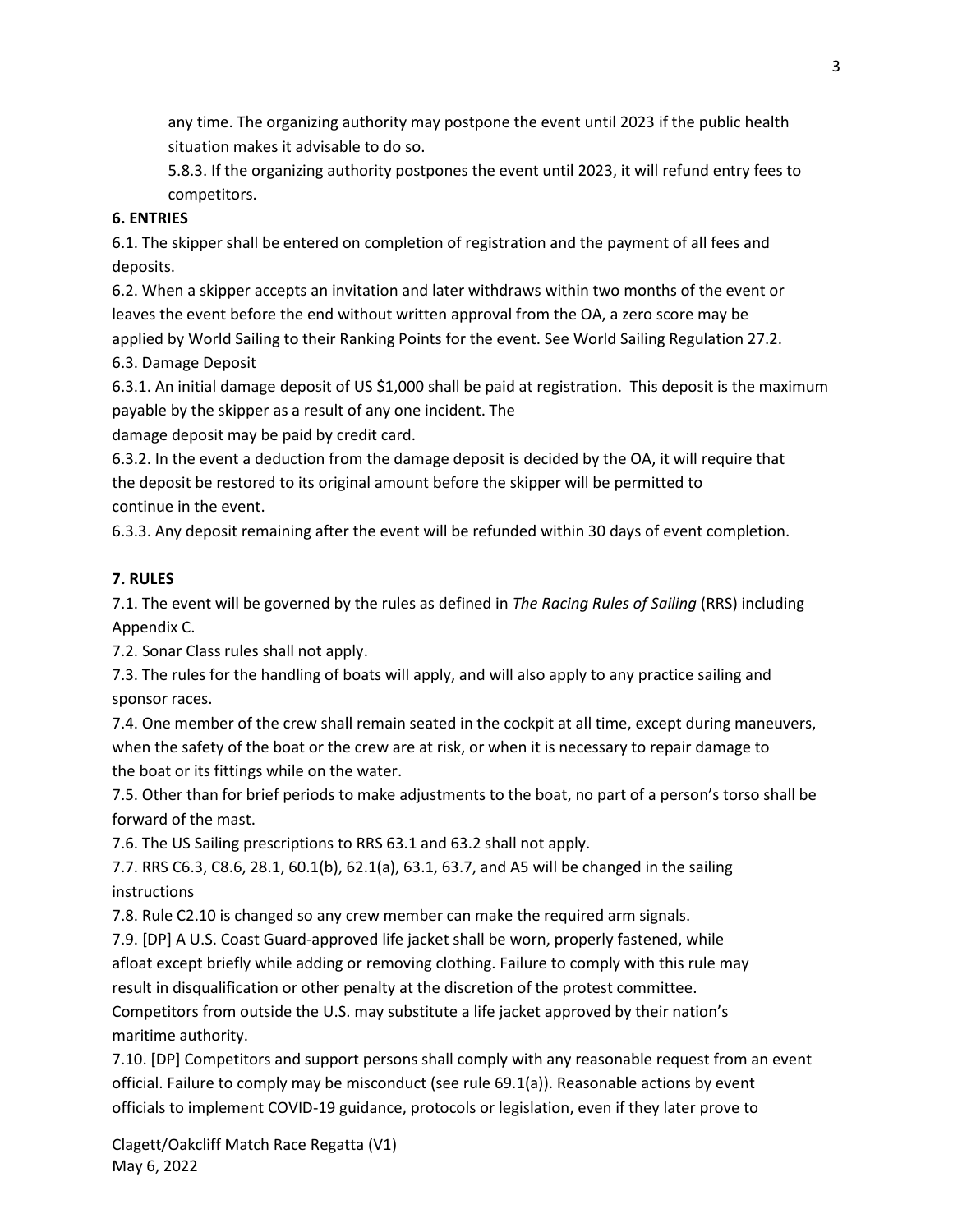have been unnecessary, are not improper actions or omissions.

### **8. BOATS AND SAILS**

8.1. The event will be sailed in Sonar-type boats.

8.2. Up to eight (8) boats will be provided.

8.3. Mainsail and jib will be provided for each boat.

8.4. Each skipper should provide a VHF radio for his/ her team.

8.5. Each competitor is responsible for providing their own life jacket.

8.6. Boats will be allocated by draw by the race committee (RC). Teams will race the same boat throughout the regatta unless changed by the race committee.

#### **9. CREW**

9.1. The number of crew (including the skipper) shall be three. All registered crew shall sail all races. 9.2. When a registered skipper is unable to continue in the event, the Chief Umpire may authorize an original crew member to substitute.

9.3. The maximum average crew weight limit determined prior to racing, shall be 87.5 kg (192.5 lbs) when wearing at least shorts and shirts. Total crew weight shall not exceed 578 lbs. The OA does not intend to weigh in at registration.

9.4. When a registered crew member is unable to continue in the event, the Chief Umpire may authorize a substitute, a temporary substitute, or another adjustment.

9.5. Visually impaired skippers shall sail with a sighted crew who has experience appropriate to the event.

#### **10. EVENT FORMAT**

10.1. The event will consist of a Round Robin Stage and a knockout stage as defined in the sailing instructions.

10.2. The RC may change the format or terminate any stage or the event when, in its opinion, it is impractical to attempt to hold the remainder of matches under the existing conditions or in the remaining time scheduled. Early stages may be terminated in favor of later stages.

#### **11. COURSE**

11.1. The course will be windward/leeward with starboard roundings, finishing downwind.

11.2. The intended course areas will be West Harbor or Oyster Bay Cove.

#### **12. ADVERTISING**

12.1 Advertising shall comply with World Sailing Regulation 20, Advertising Code.

12.2 Boats may be required to display advertising chosen and supplied by the OA. Additional advertising at the venue may be displayed only with advance approval by the OA. [DP]

12.3. Boats shall not protest for a breach of any rules regarding advertising.

This changes RRS 60.1(a).

## **13. PRIZES**

Clagett/Oakcliff Match Race Regatta (V1) May 6, 2022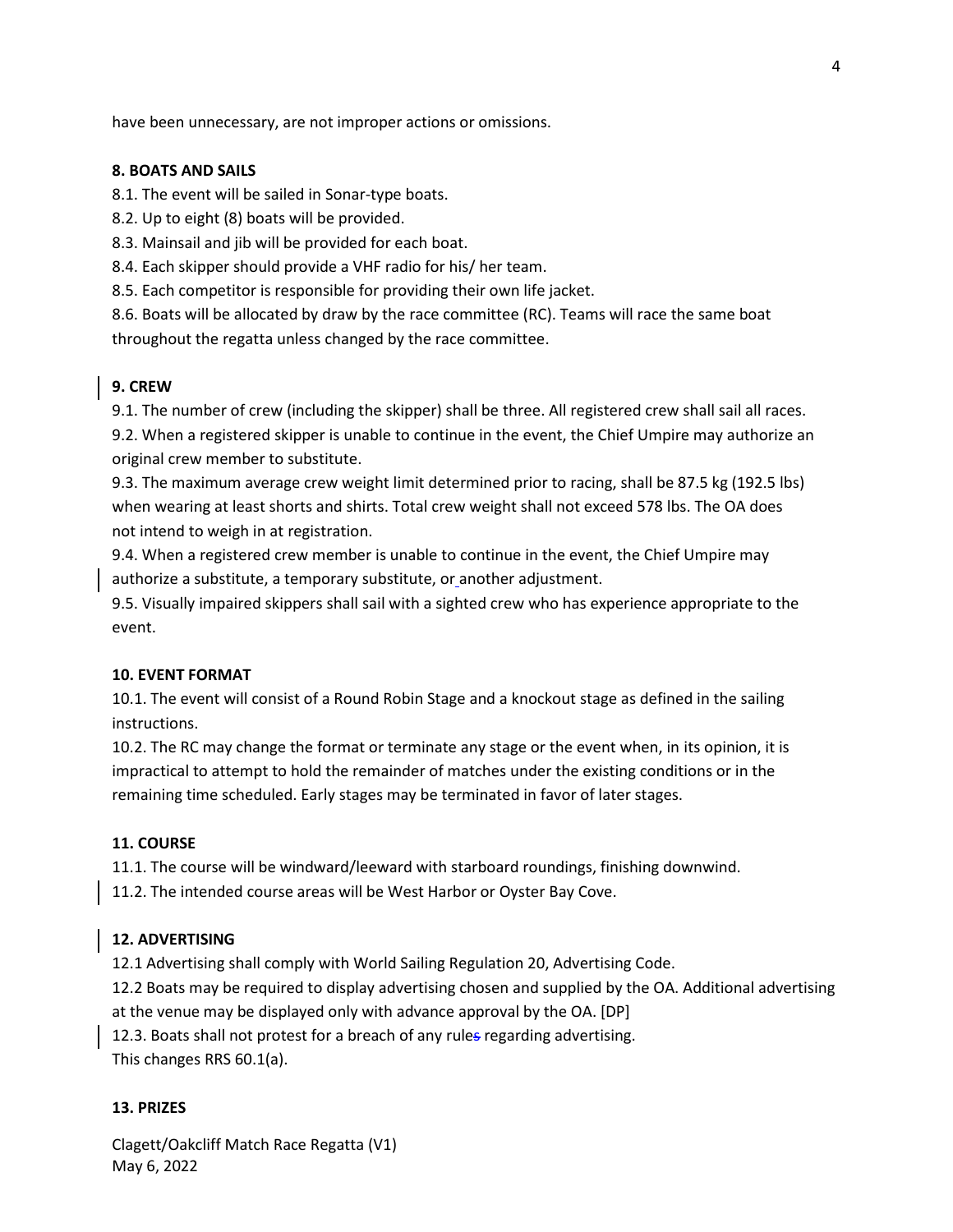There will be prizes for the top three teams.

#### **15. COACH BOATS**

The OA will provide coach boats. Individual coach boats will not be permitted.

#### **16. SERVICE ANIMALS [DP]**

The care and supervision of service animals are the sole responsibility of the sailor or owner of the animal. Service animals shall remain under the control of the sailor or owner at all times and shall be harnessed, leashed, or tethered unless such restraint interferes with the service animal's work or the individual's disability prevents such restraint. Service animals shall not accompany the sailor onboard a boat provided by the OA. Sailors using their own personal sailboat shall apply to the OA for permission to take a service animal afloat during racing. While the sailor is on the water the service animal must be looked after away from the regatta site. The OA will not accept liability for material damage or personal injury resulting from the actions of service animals.

#### **16. DISCLAIMER OF LIABILITY and MEDIA RELEASE**

16.1 Competitors participate in the regatta entirely at their own risk. See RRS 3, Decision to Race. Clagett Sailing and its officers, directors and employees, the event volunteers and officials, the event sponsors, and any other member of the regatta will not accept any liability for material damage or personal injury or death sustained in conjunction with or prior to, during, or after the regatta. A waiver of liability shall be signed by all competitors and shall be considered a document governing the regatta.

16.2 Competitors acknowledge that Clagett Sailing, at their sole discretion, may adjust the clinic and regatta dates and location, including canceling the clinic and regatta, or change the hours of the clinic or regatta, including the times when participants or volunteers may be present at the event, in order to protect the safety or welfare of persons or in response to any government order, regulation or request. 16.3 Competitors grant, at no cost and in perpetuity, to Oakcliff Sailing and Clagett Sailing the absolute right and permission to use their name, voice, image, likeness, biographical material as well as representations of the boats in any media world-wide (including television, print and internet media), including video footage, for the sole purposes of advertising, promoting, reporting and disseminating information regarding Clagett Sailing and the competitor's participation in the event.

#### **17. INVITATIONS**

May 6, 2022

Entries will only be accepted from invited skippers. To request an invitation, please email [sklik@clagettsailing.org](mailto:sklik@clagettsailing.org) and cc [regatta@oakcliffsailing.org](mailto:regatta@oakcliffsailing.org) .

#### **18. OA CONTACT INFORMATION**

Oakcliff Sailing: Patrice Rachlin Race Program Director regatta@oakcliffsailing.org 516.802.0368 Cell 516.477.4397

Clagett Regatta: Sara Darcy Klik

Clagett/Oakcliff Match Race Regatta (V1)